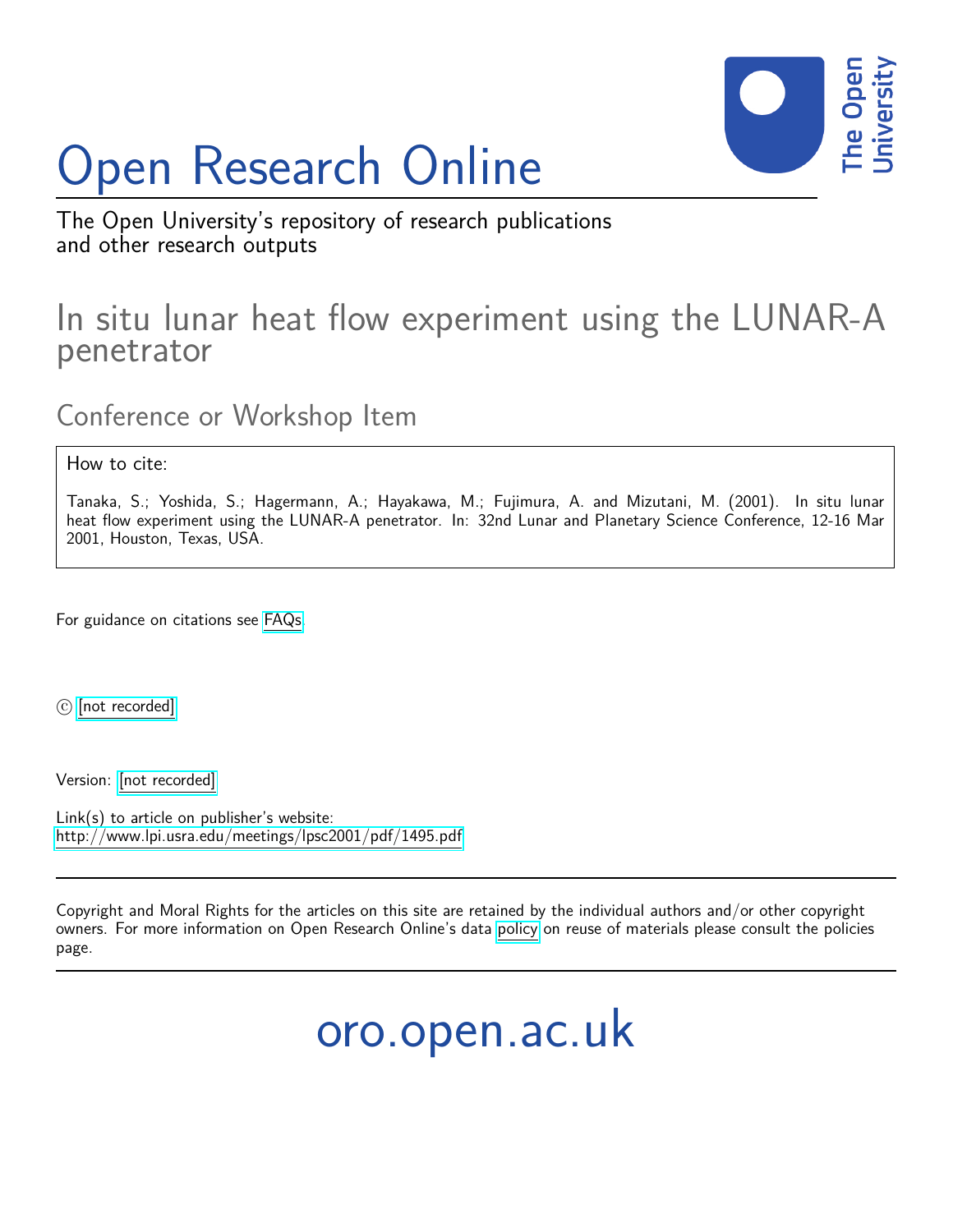**IN SITU LUNAR HEAT FLOW EXPERIMENT USING THE LUNAR-A PENETRATOR .** S. Tanaka, S. Yoshida, A.Hagermann, M. Hayakawa, A. Fujimura, and H. Mizutani;Institute of Space and Astronautical Science,Yoshinodai, Sagamihara Kanagawa, 229-8510, Japan

**Introduction:** An in situ lunar heat flow measurement is planned using the Japanese LUNAR-A penetrators which will be deployed on the near and far side of the lunar surface in the year 2003. The penetrator is a cone shaped probe which is 0.84m in length and 0.16m in maximum diameter[1]. The lunar heat flow is of vital importance in lunar science, because it provides a basic data for inferring the thermal state of the lunar interior and also a strong constraint of bulk abundance of radioactive elements in the moon. Recently, the thorium abundance of the whole lunar surface area has been reported from the gamma ray remote sensing observation[2]. The most feasible candidates of landing sites of the two penetrators are near the Apollo 12 landing site and almost at the center of the Mendellev crater. The thorium abundance of A12 site has a concentration 2.5ppm larger concentration compared with the A15 site(3.6ppm); on the other hand, the Mendellev site has an abundance 1.5ppm smaller compared with the A17 site(1.9ppm). The relationship between the thorium abundance and the heat flow data of such a wide range of thorium abundance will give us better estimation of the averaged heat flow value.

**Sensors for the measurement of heat flow by the LUNAR-A penetrator:** The penetrators contain 17 temperature sensors (Fig. 1). Seven of these are absolute temperature sensors made of platinum resistance wires and eleven are type-K thermo-couple sensors for the measurement of relative temperature. Five of the eleven thermo-couple sensors are attached to small sheet-shaped heaters which are used to heat the regolith to measure its thermal conductivity/diffusivity. The temperature change of the regolith upon supplying a heating power of 50mW for 120sec will provide the data of the thermal conductivity of the regolith[3,7]. The relationship between the thermal properties and the temperature change has been calibrated well and the accuracy of determination of the thermal conductivity with this method is found to be about 10 %. All the relative temperature sensors are mounted on or near the surface of the body for the purpose of the heat flow measurement. On the contrary, four of the five absolute temperature sensors are mounted inside the penetrator for the purpose of house-keeping the electronics or batteries.

The resolution of temperature is an important specification for the temperature gradient measurement. Considering both the results of numerical simulations and technical feasibility, we designed the hardware to obtain 1/100 degree resolution for the relative temperature measurement. With this resolution, we will be able to determine the temperature gradient within about 10% error.

**Temperature field around the penetrator**: Since the thermal properties of the penetrator and that of the regolith are significantly different from each other, the temperature field in the regolith around the penetrator is expected to be disturbed significantly from the original one by placing the penetrator itself in the regolith.

For example, the thermal conductivity of CFRP (Carbon Fiber Reinforced Plastic), which is a main component of the penetrator's body, is about 4.2 W/m/K, whereas that of the lunar regolith is about 0.01 W/m/K[4]. Therefore the penetrator will become a major heat path for the lunar heat flow, changing the temperature gradient to a value lower than the original temperature gradient. Figure 2 shows a temperature contour map around the penetrator based on the assumption of suitable thermal properties of each component of the penetrator and the 1deg/m temperature gradient of the regolith. The result shows that the temperature difference gradient measured on the surface of the penetrator body is reduced to 1/10 compared to the original temperature gradient in the regolith.

**Precise thermal model of the penetrator:** It is essential to quantitatively correct the thermal disturbance caused by the penetrator to infer the original temperature field. In order to correct for the thermal disturbance, we need to construct a precise thermal model of the penetrator by using measured thermal conductivity, specific heat, and density of every component of the penetrator. The thermal conductivity, specific heat, and density of every component of the penetrator were measured by a stationary method within 10 % error [5]. In order to refine the thermal model of the final model, a fully integrated penetrator was suspended in a temperature control unit 1.5m in height and 0.5m in diameter. The unit was placed in a large space chamber 4m in height and 4m in diameter[6]. The space chamber was evacuated to below  $10^{-5}$  Pa, and was cooled to a temperature of 77K. We modified the initial thermal model to fit the temperature data obtained during cooling. When adjusting the thermal properties of our mathematical model to fit this temperature data, we allowed for a 10% change for those materials that had been measured on component-level and for a 20% change for components not measured experimentally. With this constraint, we found good agreement between the obtained data and the expected temperature profile. On the basis of the experimental data, we calculated the temperature disturbance of the penetrator placed in the regolith by changing thermal properties of components within the range of their uncertainties. It should be noted that the effect varies with the observation timing after the penetration because the difference of initial temperatures between the penetrator and the regolith (20 degrees assumed in this case). For earlier observation, the errors are induced by both thermal conductivity $(K)$  and heat capacity because the penetrator is still in the transient cooling phase. After 30 days, only the effect of K becomes dominant since the penetrator has nearly reached its steady state. Among the error contribution factors, the axial conductivity of CFRP body gives about as high as 4% an effect ,and a 12% error is expected on estimating the original temperature gradient in total when we observe the temperature of the penetrator 10 days after their penetration.